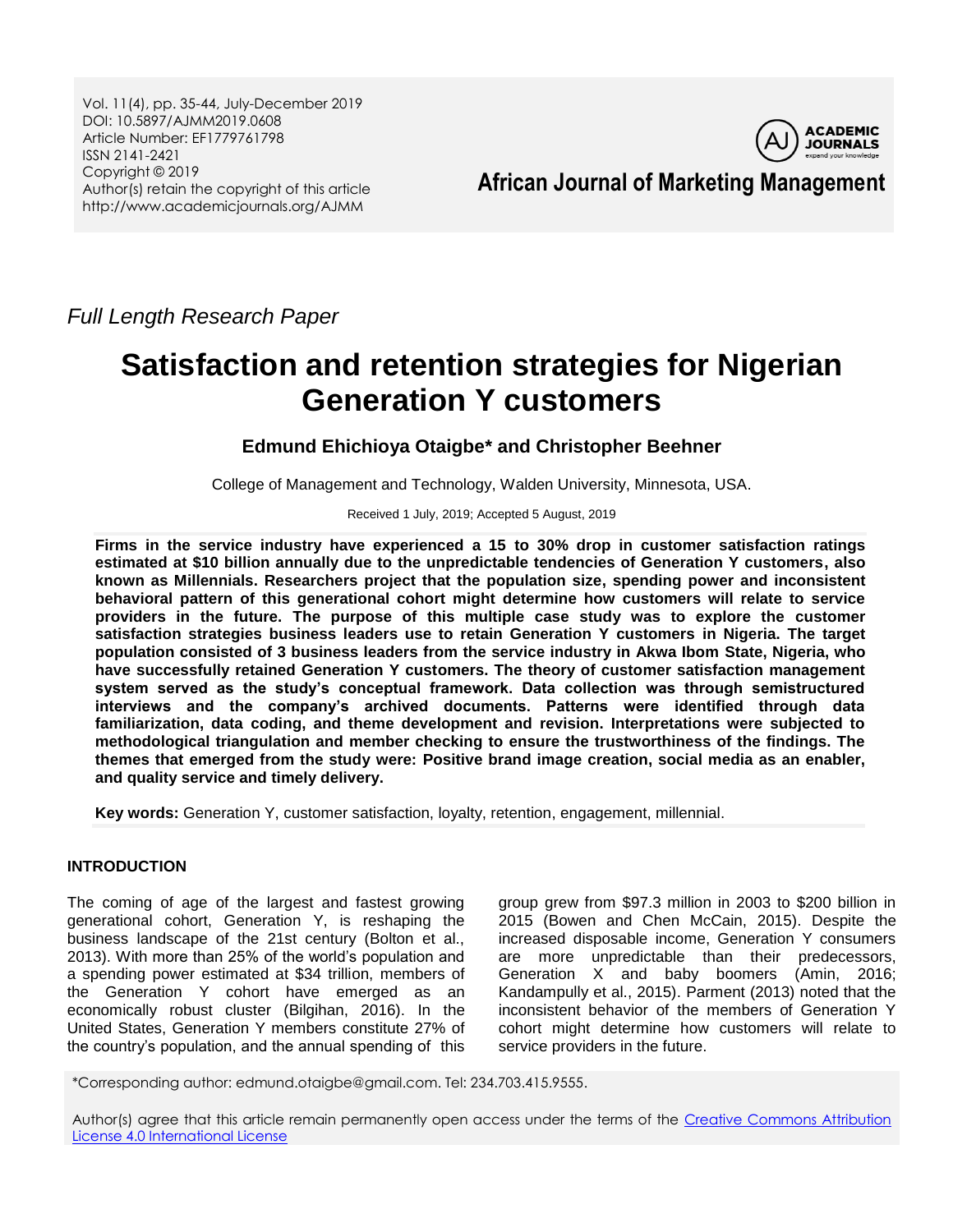Customer satisfaction refers to the sum of a customer"s experiences with a firm (Gizaw and Pagidimarri, 2014). A lack of customer satisfaction (also called dissatisfaction) can adversely affect the revenues of a company because most businesses depend on steadily increasing customer patronage (Chuah et al., 2017). Social media, customer perceived value, co-creation, brand ambassador, customer engagement, and customer communities are some of the emerging concepts describing customers' new mindsets that business leaders now seek to understand and exploit to gain traction (Kandampully et al., 2015).

As the business landscape becomes increasingly dynamic and competitive, several researchers have found a positive relationship between service quality (Choudhury, 2014), customer satisfaction (Kaura, 2013), customer loyalty (Chodzaza and Gombachika, 2013), and firm performance (Choudhury, 2014). However, there is little information about how the emerging concepts relate to Nigerian Generation Y customers. In Nigeria, the failure of business leaders to satisfy their customers has led to a loss of revenue (Adebayo, 2013). Therefore, the ability of business leaders to satisfy Generation Y consumers is a significant decision for business success and long-term profitability (Kandampully et al., 2015). The purpose of this qualitative multiple case study was to explore customer satisfaction strategies use by business leaders to retain Generation Y customers. The general business problem is the failure of some business leaders in the service industry to satisfy their customers, which has led to a loss of revenue in the industry. The specific business problem is that some business leaders lack customer satisfaction strategies to retain Generation Y customers.

# **LITERATURE REVIEW**

# **Customer satisfaction management system**

Kobylanski and Pawlowska (2012) developed the customer satisfaction management system (CSMS) in 2012 to advance a more robust framework for understanding customer satisfaction. While previous researchers emphasized one-dimensional benefits of customer satisfaction, Kobylanski and Pawlowska (2012) posited that customer satisfaction management must extend beyond improving these effects. The CSMS theory involves using a strategic and systematic approach to customer satisfaction that incorporates continuous improvement for businesses (Kobylanski and Pawlowska, 2012).

CSMS is useful in measuring the value of a strategic focus on customer satisfaction that might result in a competitive advantage for business sustainability (Gizaw and Pagidimarri, 2014). Kobylanski and Pawlowska

(2012) argued that the focus of CSMS involves (a) repositioning and enhancing brand image, (b) enriching an organization's reputation, and (c) preserving the future value of a business. Kobylanski and Pawlowska (2012) also identified other factors that enhance customers' satisfaction as (a) increase in stock price, (b) increasing the credibility of new products development, and (c) examining the reality of a connection with stakeholder return. Understanding and realigning a pattern of customer behavior based on customer satisfaction levels may assist in identifying and managing customers" changing needs.

# **Generation Y purchase behavior**

Generation Y refers to individuals born between 1980 and 2000 (Donnelly and Scaff, 2013). Generation Y individuals are the children of baby boomers and the younger siblings of Generation X (Ordun, 2015; Schewe et al., 2013). Another term often used to refer to Generation Y members is *millennials,* because some members of the generation reached young adulthood at the birth of the new millennium (Debevec et al., 2013). The attributes of generational cohorts are distinct regarding their preferences, values, and shopping behaviors (Lissitsa and Kol, 2016; Toldos-Romero and Orozco-Gómez, 2015). Generation Y consumers do not trust brands and advertisements but rely on the reviews and comments from their peers in the social media (Sasmita and Suki, 2015). Anselmsson et al. (2014) related the concept of brand image to the consumer"s use of a product or service to reflect some symbolic meaning of the consumption and identity in self-expression. The implication is that Generation Y consumers may be more willing to relate with brands that have positive reviews from peers on social media platforms as a form of generational identity. The impact of social media may be useful in predicting future behavioral patterns of Generation Y consumers (Bolton et al., 2013).

# **The Nigerian millennial**

By 2050, Nigeria is projected to becoming the world"s fourth most populous country with a population size of 392 million from 186 million in 2016 (World Factbook, 2016). The country"s current median age of 18.4 years and high population birth rate are indicators of the burgeoning population of Generation Y individuals. With over 144 million mobile phone subscriptions, 76 out of every 100 inhabitants have a mobile phone (World Factbook, 2016). In a related study, up to three-quarters of Generation Y individuals have created their profiles on social media platforms. Millennials in Nigeria, like their contemporaries in North America and Western Europe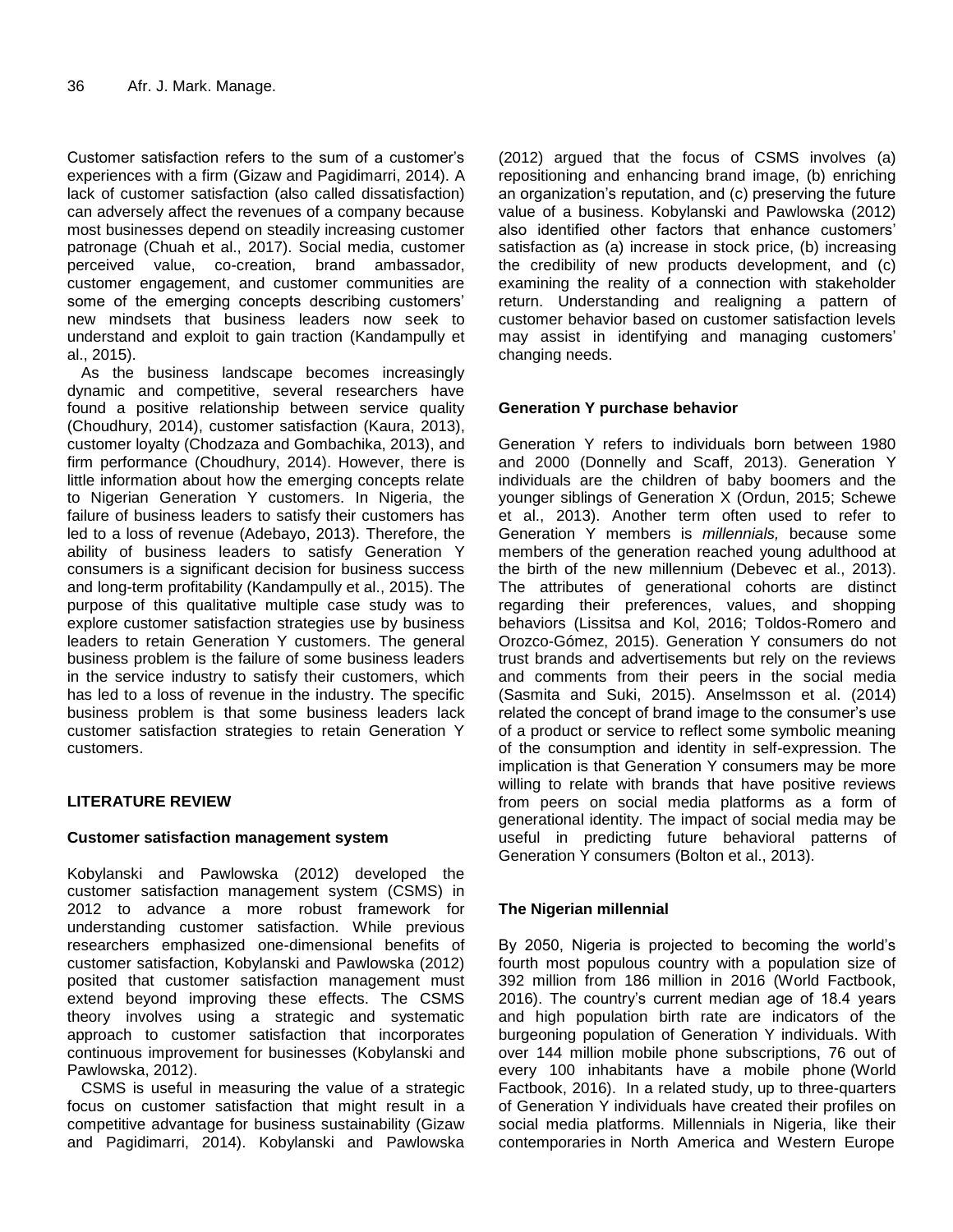are also fusing their social lives into technology (Counted and Arawoye, 2016). Although the term millennial as applied in Western countries may not be a perfect fit with the young social generation in Nigeria, however being connected to the internet, a hunger for information and change, and reliance on social media describes some of their similar characteristics with millennials in general (Kolawole, 2017).

#### **Customer engagement through satisfaction**

Customer engagement plays a central role in customer relationships, and fits into strategies for continuous improvement of customer satisfaction (Ashley and Tuten, 2015). The combination of constant engagement approaches with technology has resulted in Generation Y customers that are more informed, empowered, interconnected, rarely loyal, and more demanding of active roles in the conceptualization of product and services (Straker and Wrigley, 2016). The negative effects of customer engagement include (a) customers" dissociation from an object, (b) customers organizing public action against an organization, or (c) customers delivering negative word-of-mouth publicity (Brodie et al., 2011; Verleye et al., 2016). Business leaders are now adopting strategies to pay attention to nonpurchase customer behaviors because of their influence on satisfaction and lifetime value (Maslowska et al., 2016).

#### **Customer satisfaction through loyalty programs**

Considering the growing dominance of Generation Y consumers in the market space, Bowen and Chen McCain (2015) revealed that existing loyalty models designed for baby boomers were unsuitable for Generation Y consumers. The researchers proffered that ideal models for Generation Y should include (a) instant reward, (b) apps to easily access the products, (c) a platform on the app and social media to receive customer input, (d) social responsibility initiatives relevant to Generation Y cohort, and (e) platforms that enhance social interaction in public areas (Melnyk, 2014; Melnyk and Bijmolt, 2015). Some of the issues limiting the usefulness of loyalty programs include (a) cost concerns in administering loyalty programs by firms, (b) low levels of consumer commitment, (c) apathy due to challenges faced by users in claiming rewards, and (d) the shortlived benefits of loyalty programs due to competition (Xie and Chen, 2013).

# **Gap in literature to improve business**

Gizaw and Pagidimarri (2014) evaluated the CSMS in

measuring the value of a strategic focus on customer satisfaction in sustaining business objectives and mission. Other researchers appraised customer satisfaction as a tool for improving organizational competitiveness and productivity in firms (Alvarez-Garcia et al., 2017). Munari et al. (2013) examined customer satisfaction focusing on identifying the quality of service that could influence client perception. However, despite previous studies on customer satisfaction strategies, none seem to have revealed customer satisfaction strategies specific to Nigerian Generation Y customers.

#### **MATERIALS AND METHODS**

#### **Population and sampling**

The population for this study included business leaders from the service industry in Nigeria who are responsible for the formulation and implementation of business strategies for customer satisfaction and retention. Three participants who are leaders with experiences drawn from various segments of the service industry were selected for the study. A relatively small sample size is adequate for a case study design because the focus is not on the size of the sample, but the richness of the data gained from the in-depth insights of the phenomenon shared by the participants in the study (Yin, 2014). Purposive sampling was used to identify participants who met the criteria for the study, which were consistent growth in the retail customer base and profitability. These criteria are likely indicators that the leaders of the companies have a successful business strategy for retail customer acquisition, customer satisfaction, and retention.

#### **Data collection instruments**

Semi-structured interview protocol and document review were used as data collection methods. A semi-structured interview protocol is necessary when using the multiple case study design (Rossetto, 2014). Collecting data through semistructured face-to-face interviews allows participants to describe and elaborate on individual experiences thereby enhancing the richness of the data through the discovery of new themes (Price et al., 2015). After the interviews, we transcribed the responses and communicated directly with participants to clarify, validate, and confirm the accuracy of the data collected. We used member checking to ensure credibility of the research. The use of archival documents was used to triangulate all data through convergence to make meaningful information and ensure the reliability and validity of the research study. We also reviewed the companies" business strategy from the public domain to have an in-depth understanding of the strategies used by leaders.

#### **Data collection technique**

The semi-structured interview process commenced with scheduling meetings with participants that have signed the informed consent form. We followed an interview protocol and asked the same questions to all three participants to ensure validity and reliability of the study. The format of the questions for the interviews was openended to encourage dialogue and urge participants to provide more insights into the phenomenon (Rossetto, 2014). The comparison of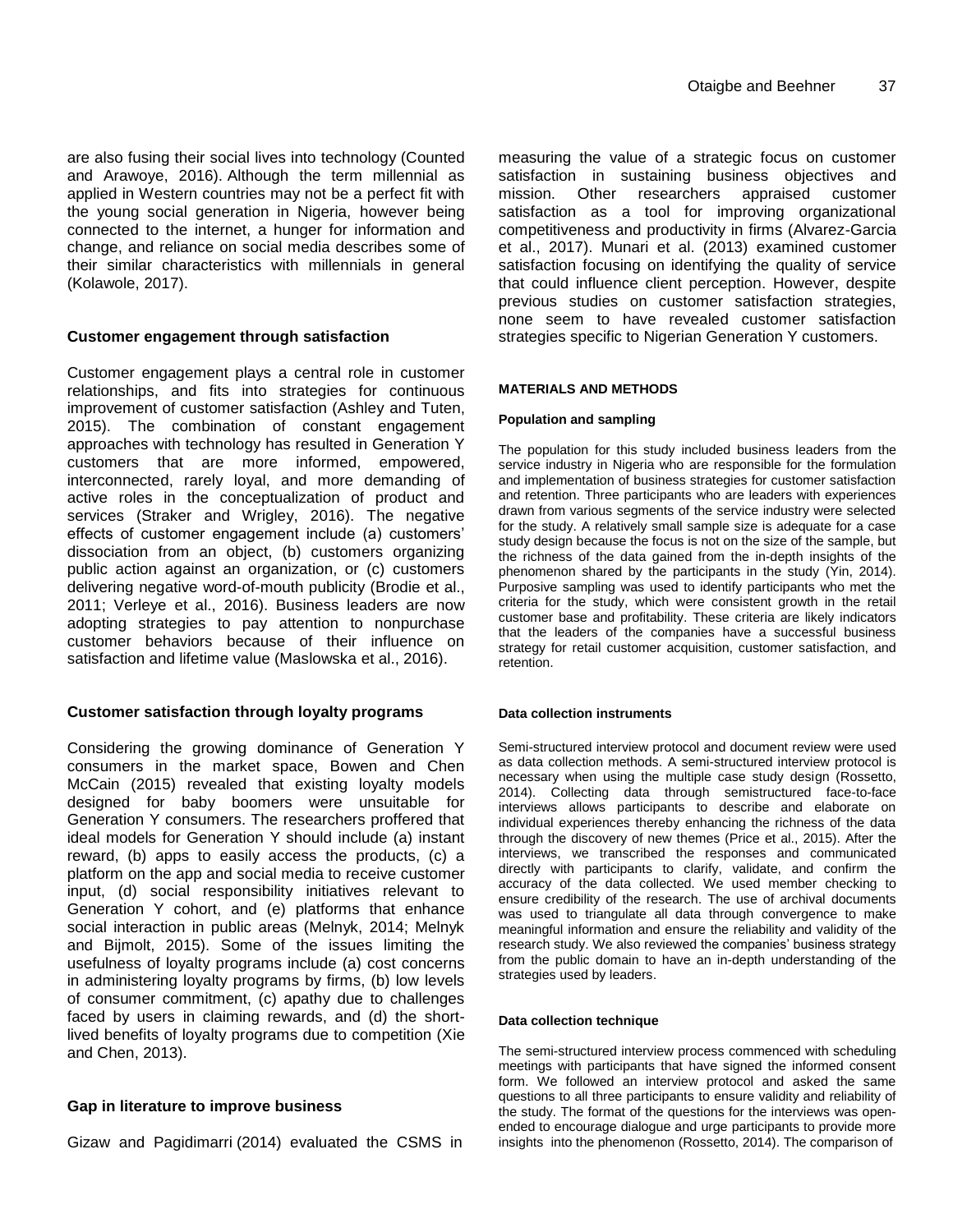archival documents on customer satisfaction and interview findings were essential to addressing the research question. The archival documents included annual reports, organization's website, and any other relevant data in the public domain.

#### **Data analysis**

Methodological triangulation was used for this study, comparing the themes and patterns from the interview transcript data with the archival document to identify convergent data. The use of NVivo software to organize the data assisted in managing large amounts of narrative data and enhanced the accuracy of the analysis. The last step of data analysis involved a scrutiny of the data and descriptions through a review of the codes drawing from CSMS theory, the research question, and extant literature.

# **RESULTS AND DISCUSSION**

#### **Theme 1: Positive brand image creation**

The first theme that emerged from the analyzed data was positive brand image creation, with all participants agreeing on the importance of creating a positive brand image to retain Generation Y customers. The three participants mentioned that Generation Y customers are comfortable with brands that they trust. ED1A1 emphasized the importance of creating a positive brand image and how Generation Y customers identified with brands that were trendy and dependable. Likewise, ED1A3 noted that the process of creating a positive brand image helped in positioning their company within the younger generation of customers. ED1A2 inferred that young people are attracted to positively looking visual images, and are concerned about how products are packaged and presented because it boosts their selfimage.

ED1A1, ED1A2, and ED1A3 fostered their brands through the combination of physical and virtual brand elements such as product features, package features, service quality, ambience, color schemes, promotional items, nature of facilities, and website content to create desired positive impressions in the minds of Generation Y customers. ED1A2 explained that they focused on the color schemes, package features, and ambience because they observed that Generation Y customers preferred to relate to brands that could help boost their identity or self-esteem. Likewise, ED1A3, noted that the deliberate fine-tuning of their brand image included the choice of the product label and features, color schemes, office branding, and website content to position the company and retain Generation Y customers. The participants" assertions align with the findings of Rudawska (2014) who revealed that 90% of Generation Y customers have an emotional attitude toward brands.

To execute the strategy of creating a positive brand image, ED1A2 reported having engaged a brand expert

to ensure the company optimized the benefits of branding to Generation Y. ED1A3, commented that the organization implemented key changes including realignment of the organizational structure, remodeling of branch offices, and redesigning of products, which helped in creating a positive brand image and retaining Generation Y customers. The impact of creating a positive brand image was effective in retaining Generation Y customers, as reported by the participants. ED1A1, highlighted an ease in connecting with Generation Y customers who enthusiastically accepted and flaunted the organization's promotional items. ED1A2 stated that Generation Y customers were not only impressed with the company"s packaging but also proudly identified with the brand and willingly referred the company to their peers. Likewise, ED1A3, stated that during their product campaigns at campuses, many students signed up and some students even offered to enlist as brand ambassadors for their organization at no cost. The findings align with Saaksjarui et al. (2016) suggestion that the positive attributes of a brand image significantly influence Generation Y customer"s perception of the products and the organization.

The analysis of the participating companies' corporate strategy based on information available on the websites, and 2016 audited financial reports revealed statements such as "creating an enduring brand that would outlive generations," "high-quality brand," "positive image," and "next generation products." Words used to describe the brand logo include "distinctive, simple, elegant, vibrant, memorable, energy, bold, innovativeness, and excitement." The information from the aforementioned sources suggests that the companies' strategies were aimed at creating visibility among Generation Y customers by projecting a positive brand image that was trendy, youthful, vibrant, and reliable. Although the information did not indicate if the strategy was exclusively for Generation Y customers or to the broad category of youths, the participants explained that Generation Y customers were an intrinsic part of the customer satisfaction and retention strategy. The explanation was that Generation Y customers were the legally eligible working class among the youths because they currently (2018) fall within the age range of 18 to 38 years.

The participants' views on creating a positive brand image concurred with several findings from the literature review. Chinomona (2016) stated that positive brand image is the consumer's mental picture of the offering of a firm"s product or services, which includes symbolic meanings that consumers associate with the specific attributes of the product or services. Ordun (2015) identified factors such as the trend; prestige, brand, and excellent service are some elements of positive brand images that influence the decisions of members of Generation Y cohort. Chen et al. (2016) stated that Generation Y customers often based their decision to buy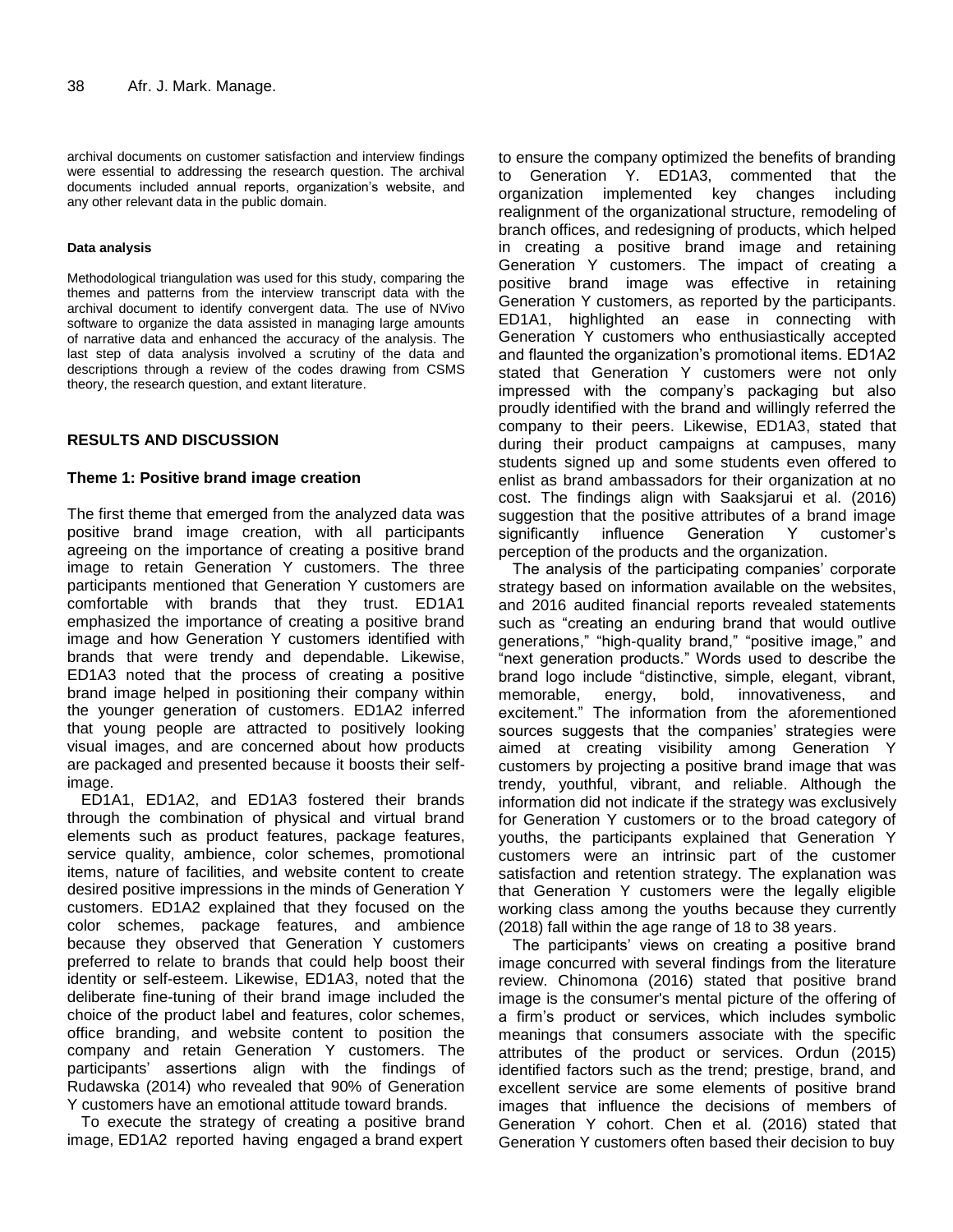a product on the positive image of the brand.

#### **Theme 2: Social media as an enabler of generation Y customer satisfaction**

The second theme that emerged was social media as an enabler of Generation Y customer satisfaction. All three participants affirmed that with social media, they had gained access to Generation Y customers who are techsavvy and often described as digital natives. The participants explained that, as an enabler, social media platforms facilitated effective communication and helped build trust with Generation Y customers. The participants also noted that social media was useful for assessing Generation Y customers" satisfaction with the organization"s products and services. ED1A3, explained that the social media platform supported continuous business improvement and collaboration with Generation Y customers. ED1A2 also underscored the importance of social media platforms, and remarked: "Using the social media has been undoubtedly very helpful in gauging the performance of our products and services, and staying close to Generation Y customers." This component of the theme supports findings of Tsimonis and Dimitriadis (2014) that businesses use social media to prize competition, announce new products and services, interact with clients, provide advice to clients, and provides useful information to resolve customer service issues.

The participants explained that the use of social media supported direct means of communication and provided a platform that encouraged the involvement and participation of Generation Y customers. ED1A3, explained that the social media platform was useful in anticipating Generation Y customer"s experience, provided access to a broader pool of customers, and served as a guide in the development of products and services. Furthermore, ED1A1 noted: "…using the social media has been undoubtedly very helpful in engaging Generation Y customers and marketing…" The findings in this theme reinforce the work of Lissitsa and Kol (2016), who noted information technology (social media) as a viable platform to connect with Generation Y customers.

A review of the websites to determine what social media platforms the participants' organization use revealed that Facebook was common to all participants" companies. The website of ED1A1, had the most social media platforms such as Facebook, Twitter, Instagram, Google Plus, LinkedIn, and YouTube while the website of ED1A2 had only Facebook. The participants also noted that because interaction on their organization"s online live chat menu was low, they had to explore other social media platforms to gain access to Generation Y customers.

The participants differed slightly in their social media

strategies and the degree of reliance. For example, ED1A2 reported that the organization"s focus is to receive customer feedback, stating "we regularly get feedback from our target market (Millennials) which enables us to adjust our processes to fit their needs." ED1A1 and ED1A3, noted that Instagram, Twitter, and Facebook were very helpful in engaging Generation Y customers and promoting sales. ED1A3 commented that the use of social media allowed for innovation, improved communication, and referral from Generation Y customers. ED1A3 underscores Floreddu and Cabiddu"s (2016) finding by attributing their organization"s success in retaining Generation Y customers to the use of social media in projecting their brand, taking their services to a wider pool of customers, and creating the necessary platform for interaction that boosted customer patronage.

The participants' views on social media as an enabler of Generation Y customer satisfaction concurred with the findings of Floreddu and Cabiddu (2016), who identified benefits of using social media to be: facilitation of relationship building with clients, broader customer access, brand awareness, and increased sales. Arnaboldi et al. (2017) also revealed that the interaction between clients and firms through social media platforms lead to an enhanced relationship with customers, brand awareness, and increased customer engagement. In addition, statements of the business strategy found on the companies' websites such as "developing products with the help of stakeholders in dialogue," and "making a deliberate effort to understand target customers intimately" indicates a strategy aimed at improving customer interaction. The participants also highlighted some prominent subthemes resulting from the use of social media: (a) continuous engagement, (b) feedback, and (c) co-creation.

# *Continuous engagement*

The study participants revealed that continuous engagement fostered satisfaction and retention of Generation Y customers, because Generation Y customers were inclined to be fickle and impatient. ED1A2 explained that Generation Y customers could easily "dump" a brand or product impulsively; without any consultation, complaint or feedback. Likewise, ED1A3 stated, "These groups of people (Generation Y) are not particularly loyal. You constantly need to engage them to know what"s on their minds, to understand their expectations and satisfy them." The participants' assertion aligns with Harwood and Garry"s (2015) argument that customer engagement is useful in understanding and managing interactions between organizations and customers.

The participants differed slightly in their approaches to continuous engagement. ED1A1 used an experiential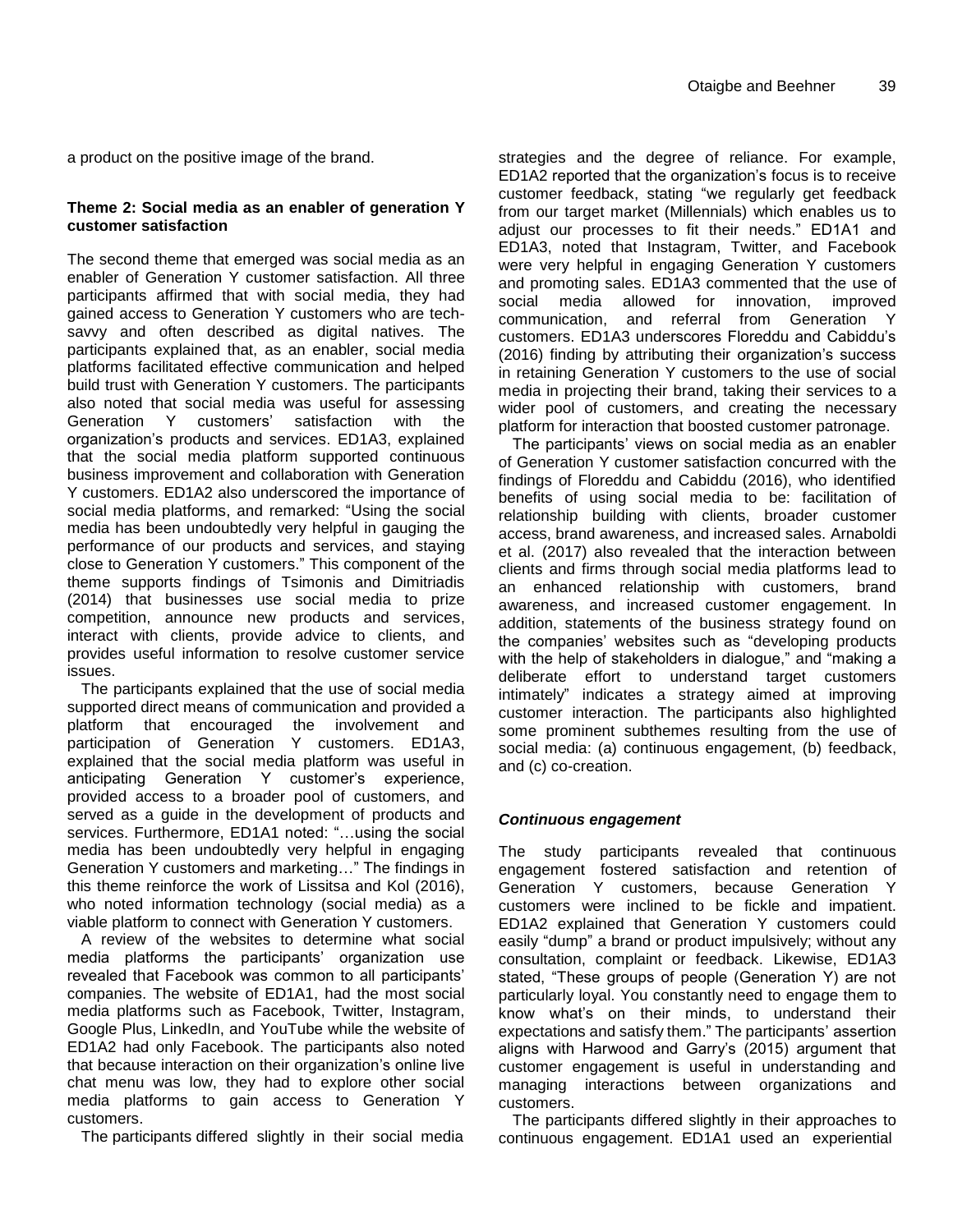process comprising visual and verbal expressions in communication, and product affiliation to cast an impression in the mind of the target customers. ED1A3 explained that the process of continuous engagement involved conducting product awareness campaigns on school campuses, scheduling online live chat fora with customers, and encouraging Generation Y customers" feedback through social media platforms. ED1A3 further explained that relationships built through continuous engagement allowed for easy adoption, interaction, and more referrals from Generation Y customers. The participants" views on the importance of continuous engagement to satisfying and retaining Generation Y customers concurred with the findings of Maslowska et al. (2016), who revealed that customer engagement involves a dynamic set of interrelationships between the customer and an organization in an ecosystem facilitated by social media platforms.

The participants affirmed that continuous engagement was helpful in building relationships with Generation Y customers, adding that the relationships improved as a result of increased customer involvement and participation through continuous engagement. This subtheme echoes the findings of Celuch et al. (2015) and Wepener and Boshoff (2015) that service-oriented organizations use continuous engagement as a tool for increasing customer involvement, and allowing customers to contribute to service improvement and customer satisfaction. Moreover, Naumann et al. (2017) suggested that engaged customers display higher levels of commitment, loyalty, and satisfaction.

# *Feedback*

All three participants emphasized the importance of feedback in satisfying and retaining Generation Y customers. ED1A2 noted that "customer feedback enabled the organization to identify areas to effect changes." ED1A1, reported Generation Y customers often provided feedback because they want products or services that suit their personality. All three participants noted feedback was useful in assessing the performance and quality of products and services. ED1A3 added that obtaining feedback from Generation Y customers through social media platforms was a continuous process. The participants agreed that customer feedback was helpful in projecting the organization as flexible and in tune with Generation Y customers. The participants' views concerning the role of feedback in projecting organizational flexibility and attunement to Generation Y customers supported the findings of Ashley and Tuten's (2015), who discovered customer feedback plays a central role in customer relationships and fits into strategies for continuous improvement of customer satisfaction in organizations.

The participants claimed the use of customer feedback

helped in managing the perception of Generation Y customers who would rather trust the reviews of peers on the social media platforms than authorized publications from organizations. The participants also noted that because the information reviewers shared on the social media platforms are not censored, feedback from customers may also potentially misinform, mislead, or create a wrong perception. The subtheme of feedback agrees with the findings of Jaakkola and Alexander (2014), who opined that customer"s feedback, involves interactive customer relationships which may result in positive or negative feedbacks. The participants agreed that the process of managing customer perception through feedback included early detection of customers' concerns, prompt resolution of the complaints, and providing updates on all issues through the social media platforms.

# *Co-creation*

ED1A1 and ED1A3 identified co-creation as essential for satisfying Generation Y customers, describing cocreation as the process of getting customer input in the design of products or services. The participants suggested co-creation results in more acceptable products, and a sense of collective ownership and pride among Generation Y customers. The participants' views on co-creation supported the findings of Preikschas et al. (2017), who concluded that co-creation helps business leaders to place customers as co-owners, co-creators of value, brand advocates, and emotionally loyal customers.

Co-creation was fostered by encouraging collaboration with Generation Y customers during engagement and feedback sessions. For example, ED1A3 stated, "we organized live sessions to talk about our products and encourage ideas from customers on improvements to make on existing products and identify opportunities for new products." Likewise, ED1A1 indicated that social media platform acts as an inclusion mechanism that facilitates collaboration with the Generation Y customers in the design and development of products. The participants' assertions reinforced the findings of Straker and Wrigley (2016), who showed that organizations cocreate value through the intersection of people, business, and technology (social media).

The statements found on the companies' websites support a willingness to co-create with customers. Statements such as "developing products with the help of stakeholders," and "a desire to understand and partner with target customers intimately" indicates a strategy aimed at improving satisfaction through collaboration and co-creation with Generation Y customers. The participants' discovered that collaborating with Generation Y customers to co-create products and services requires patience, good listening, and flexibility to understand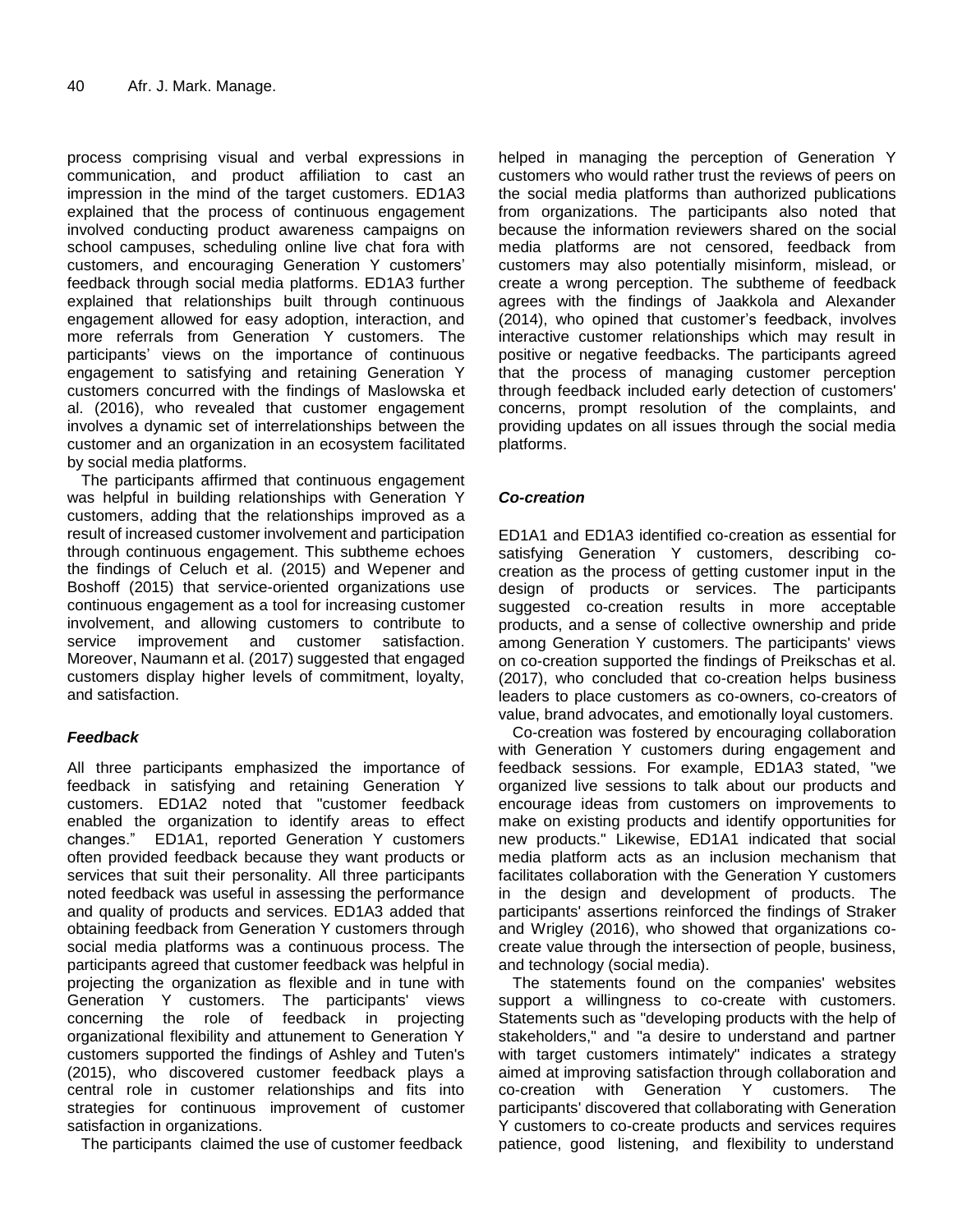customer behavior. Price et al. (2015) confirmed that understanding customer behavior was beneficial to cocreating value.

# **Theme 3: Quality service and timely delivery increased Generation Y customers' satisfaction**

The third theme that emerged was quality service and timely delivery increased Generation Y customers' satisfaction. All participants agreed on the importance of quality service and timely delivery as critical to satisfying and retaining Generation Y customers. All participants mentioned that Generation Y customers appreciate good quality products that organizations deliver promptly, noting that emphasis on quality service and timely delivery was necessary because Generation Y customers are very knowledgeable about what they want, have a good taste for quality, and are fickle, and impatient. The participants' views on quality service and timely delivery supported the findings of Straker and Wrigley (2016), who concluded Generation Y customers are more informed, interconnected, rarely loyal, and more demanding in the quality and speed of delivery of products and services than predecessor generations (Baby boomers and Generation X).

ED1A1 and ED1A2 explained that understanding of the behavioral attributes of Generation Y customers influenced the steps taken to ensuring quality service and timely delivery. ED1A1, underscored this position by sharing from an experience of a dismal product launch where they introduced a product developed abroad by their sister company without customizing the product to fit the attributes and preferences of Generation Y customers locally. Likewise, ED1A2 explained Generation Y customers are inclined to look beyond the attractiveness of promotional items or discounts but are more interested in the intrinsic value of a product and its delivery. The findings concur with the research by Guillet and Kucukusta (2016), who showed that understanding customer"s behavior is relevant to delivering quality service to satisfy customers.

The participants described how quality service and timely delivery led to Generation Y customers' satisfaction and retention. ED1A3 explained that to ensure quality service and timely delivery they had to design simplified and less expensive products that customers could access online. Likewise, ED1A2 stated that extra care was taken to ensure the quality of products and service levels were consistent and prompt. Keisidou et al. (2013) revealed that service quality had strong connections with and serves as a substantial measure of customer satisfaction. Both ED1A1 and ED1A3 noted that careful attention to staff recruitment, training, and development was critical to delivering quality service and in a timely manner. This theme echoes the results obtained by Coussement

(2014), who found that product knowledge increases salesperson confidence and proficiency in delivering quality and prompt service. Keisidou et al. (2013) also showed that quality service provided timely requires significant employee input.

The participants also provided insights about ways they ensured quality service to satisfy Generation Y customers. All three participants identified adherence to internal service level standards and controls, employee empowerment, and customer feedback as methods to ensure service quality. ED1A3 stated that to ensure quality service, they invested in simplifying some internal procedures to provide efficient operations, set minimum turnaround time for processes, and reviewed customer feedback daily. ED1A2 stated that they empowered the supervisors to act as quality control officers and to enforce compliance. ED1A1 noted that the organization focused on employee quality, and encouraged entrepreneurial behavior among employees in responding to customer feedback. ED1A1 further stated that apart from using quality control metrics to ensure the products and services were of acceptable standards, reemphasizing the organization's commitment to quality service to customers assisted in boosting customer satisfaction. The participants' assertions concur with the findings of Matthews et al. (2014), who concluded that the requirements for companies to sustain quality service include (a) open communication with their clients, (b) employee empowerment, and (c) employing competent and qualified personnel.

The participants explained that quality service and timely delivery resulted in more customer referrals and sales from satisfied Generation Y customers. The evidence of positive peer reviews producing increased patronage aligns with the findings of Ziqiong et al. (2013), who showed satisfied customers provide positive wordof-mouth referrals, and repeat future purchases, which leads to increased future revenue of the business. ED1A3 explained that the simplification of their products and ease of accessing the products through Facebook enhanced service delivery, which boosted customer acquisition and retention. This explanation echoes findings of Hosseini et al. (2013), who discovered service quality affects customer satisfaction and sales, and with CSMS theory wherein increasing new product credibility impacts customer satisfaction and business improvement (Kobylanski and Pawlowska, 2012).

# **Policy implications**

The inability of some business leaders in Nigeria to retain Generation Y customers has resulted in a loss of revenue, which may affect the profitability of the business, low potential for employment opportunities, and negative impact on the society (Adebayo, 2013). The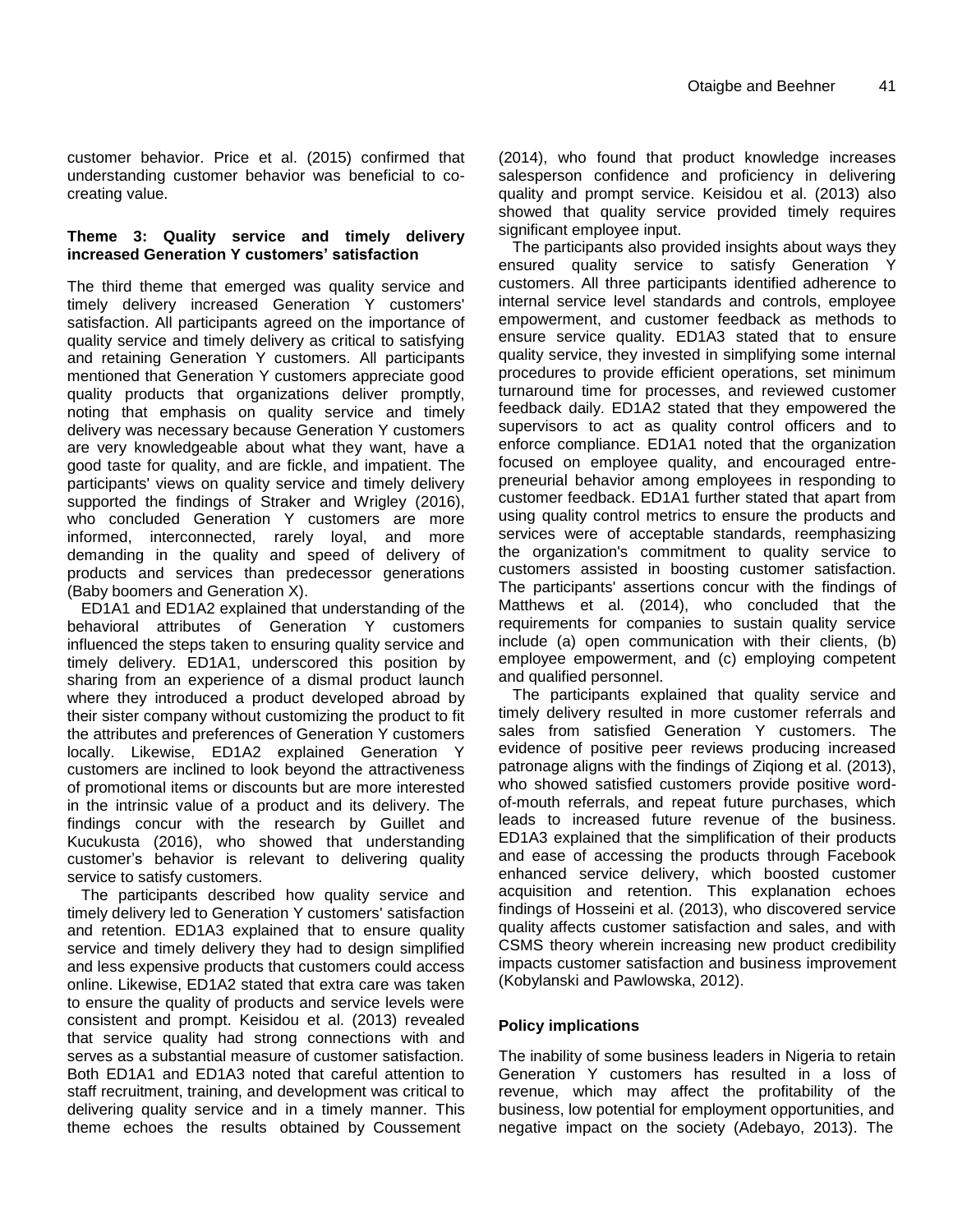purpose of this qualitative multiple case study was to explore the customer satisfaction strategies business leaders use to retain Generation Y customers. Understanding how leaders in the service industry have used customer satisfaction strategies to retain Generation Y customers may help other business leaders develop a competitive advantage for long-term sustainability. Organizations with a large pool of satisfied and loyal customers tend to have a lower cost of acquiring and maintaining customers, enjoy free referrals, and are more likely to sustain their profitability over a more extended period (Costanza and Finkelstein, 2015).

Apart from job security for employees, which is a direct result of the profitability of businesses, improvement in profitability also creates employment opportunities for more people, and in turn, an enhanced standard of living (Adebayo, 2013). Profitable businesses can contribute to building the communities and society in a variety of ways because profitable enterprises are more willing to participate in social responsibilities such as donating to local schools and charities, and serving in community organizations (Weber et al., 2014). Successful businesses also pay various tax remittances to the local, state and federal governments, which could enable government entities to improve public infrastructures for the benefit of the larger community (Heinonen, 2014).

# **Conclusion**

Previous researchers found a positive relationship between service quality (Choudhury, 2014), customer satisfaction (Kaura, 2013), customer loyalty (Chodzaza and Gombachika, 2013), and firm performance (Choudhury, 2014). However, few have focused on Generation Y customers despite the robust economic potentials of this cohort. Using a calculated approach to customer satisfaction that incorporates continuous improvement for businesses is an essential consideration in the CSMS theory (Alvarez-Garcia et al., 2017; Kobylanski and Pawlowska, 2012). However, the effectiveness of customer satisfaction strategies to retaining Generation Y customers for long-term business sustainability is not clear (Gizaw and Pagidimarri, 2014).

The findings from this qualitative multiple case study revealed that positive brand image, social media, continuous engagement, feedback, co-creation, quality service and timely delivery all improved the retention of Generation Y customers. Using data collected from leaders in the banking, entertainment, and hospitality industry in Nigeria and document review, we found that business leaders need to enhance the satisfaction of Generation Y customers to improve customer retention, and in turn, competitive advantage. The findings of this study also underscore prior research findings that branding, engagement, feedback, and co-creation are emerging areas for building customer satisfaction

strategies (Kandampully et al., 2015). Effective customer satisfaction strategies may lead to increased loyalty, sustained profitability, and improved firm reputation (Abram et al., 2014). However, business leaders should also realize that customer satisfaction strategies are not sacrosanct; they are dynamic tools shaped by a combination of an organization's internal processes, the macroeconomic environment, and customer changing behavior especially for the fast-growing generational cohort in Nigeria.

# **Recommendations**

Customer satisfaction and retention are crucial because of the several implications for businesses, employees, and communities (Chuah et al., 2017). We have three recommendations for action.

The first recommendation is that leaders periodically evaluate, through continuous interaction with Generation Y customers, how their organization's systems and procedures are organized to guarantee quality service and timely delivery. This is because Generation Y customers can be spontaneous in abandoning any product or service. The study findings indicated business leaders who periodically evaluate their organization's system and processes to ensure quality service and timely delivery experience more satisfied customers, and increased company revenue.

Second, leaders should devise clear strategies to build trust and win the loyalty of Generation Y customers. The study findings showed that business leaders using robust strategies to continuously engage customers are better at understanding, managing and anticipating the needs of Generation Y customers.

The third recommendation is for business leaders to develop an entrepreneurial mindset in designing their unique customer satisfaction strategies for the dynamic marketplace. For instance, companies operating in Nigeria may invest in providing free internet access in strategic offices or hubs to encourage interaction with Generation Y customers.

The study findings revealed a situational context within the customer satisfaction strategies such that merely copying the strategy used by a company in an industry may not suffice. Business leaders should identify their unique strengths or competitive advantage that would enhance their customer satisfaction strategies. Researchers interested in advancing this study can pursue a quantitative examination of the influence of each customer satisfaction strategy identified from this study on the retention of Generation Y customers.

# **CONFLICT OF INTERESTS**

The authors have not declared any conflict of interests.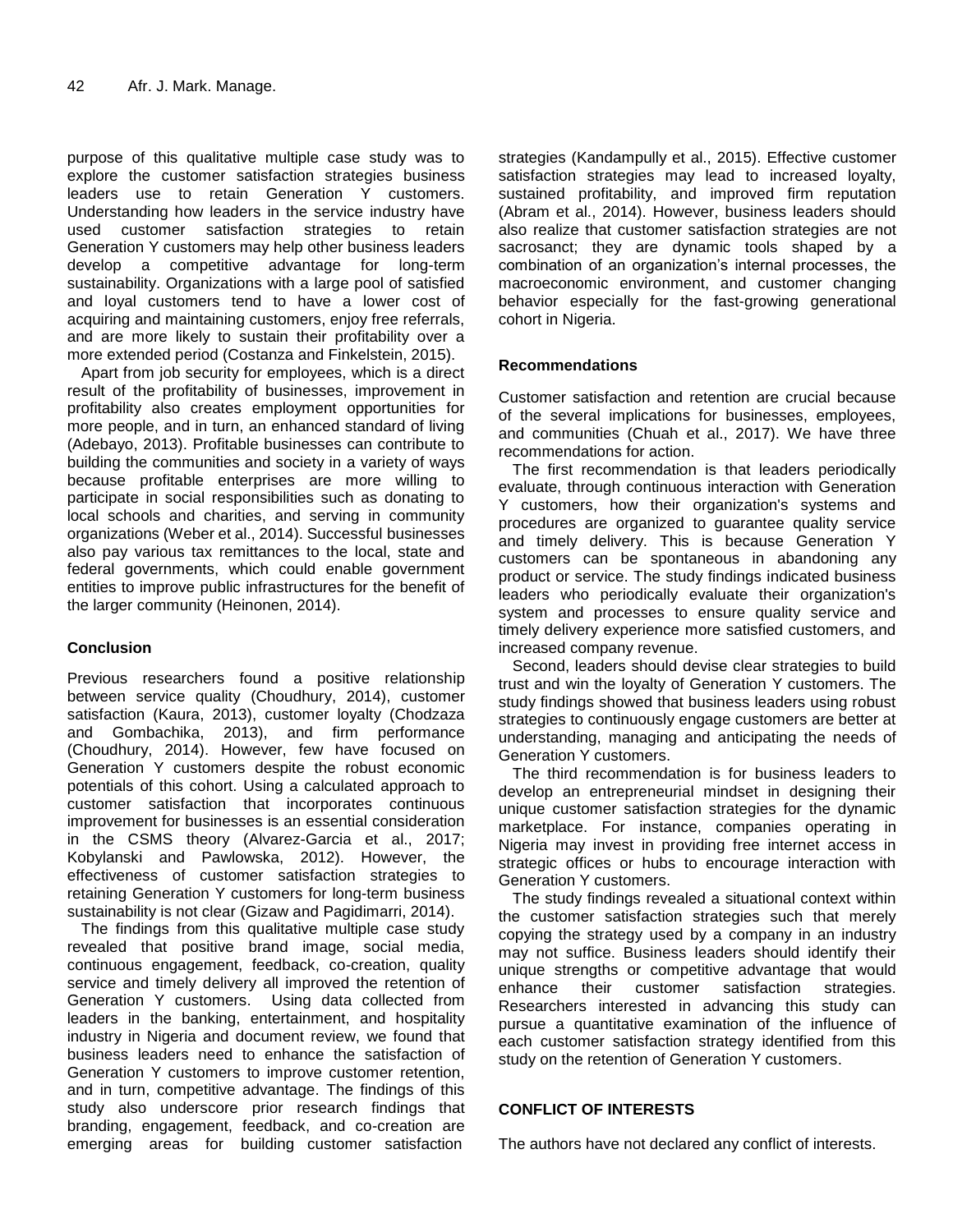#### **REFERENCES**

Abram M, Picard L, Navarro B, Piolino P (2014). Mechanisms of remembering the past and imagining the future: New data from autobiographical memory tasks in a lifespan approach. Consciousness and Cognition 29(1):76-89.

- Adebayo O (2013). Nigeria industrial and university education entrepreneurial experience. International Journal of Science and Research 2:460-468.
- Alvarez-Garcia J, Rio-Rama MC, Simonetti B (2017). Quality management and customer results; The tourist accommodation sector in Spain. International Journal of Quality and Reliability Management 34:701-719.
- Amin M (2016). Internet banking service quality and its implication on ecustomer satisfaction and e-customer loyalty. International Journal of Bank Marketing 34:280-306.
- Anselmsson J, Bondesson NV, Johansson U (2014). Brand image and customers willingness to pay a price premium for good brand. Journal of Product and Brand Management 23:90-102.
- Arnaboldi M, Azzone G, Sidorova Y (2017). Governing social media: The emergence of hybridized boundary objects. Accounting, Auditing and Accountability Journal 30:821-849.
- Ashley C, Tuten T (2015). Creative strategies in social media marketing: An exploratory study of branded social content and consumer engagement. Psychology and Marketing 32(1):15-27.
- Bilgihan A (2016). Gen Y customer loyalty in online shopping: An integrated model of trust, user experience and branding. Computers in Human Behavior 61:103-113.
- Bolton R, Parasuraman A, Hoefnagels A, Migchels N, Kabadayi S, Gruber T, Solnet D (2013). Understanding Generation Y and their use of social media: A review and research agenda. Journal of Service Management 24:245-267.
- Bowen JT, Chen McCain SL (2015). Transitioning loyalty programs: A commentary on "the relationship between customer loyalty and customer satisfaction." International Journal of Contemporary Hospitality Management 27:415-430.
- Brodie R, Hollebeek L, Juric B, Ilic A (2011). Customer engagement: Conceptual domain, fundamental propositions, and implications for research. Journal of Service Research 14:252-271.
- Celuch K, Robinson NM, Walsh AM (2015). A framework for encouraging retail feedback. Journal of Service Marketing 29:280- 292.
- Chen H, Chang Y, Chang H (2016). A numerical definition-based systematic design approach for coupling consumers image perception with product form. Journal of Engineering, Design and Technology 14:134-159.
- Chinomona R (2016). Brand communication, brand image and brand trust as antecedent of brand loyalty in Gauteng province of South Africa. Africa Journal of Economic and Management 7:124-139.
- Chodzaza GE, Gombachika HSH (2013). Service quality, customer satisfaction and loyalty among industrial customers of a public electricity utility in Malawi. International Journal of Energy Sector Management 7:269-282.
- Choudhury K (2014). Service quality and word of mouth: A study of the banking sector. International Journal of Bank Marketing 32:612-627.
- Chuah SHW, Marimuthu M, Kandampully J, Bilgihan A (2017). What drives Gen Y loyalty? Understanding the mediated moderating roles of switching costs and alternative attractiveness in the valuesatisfaction-loyalty chain. Journal of Retailing and Consumer Services 36:124-136.
- Costanza DP, Finkelstein LM (2015). Generationally based differences in the workplace: Is there a there there? Industrial and Organizational Psychology 8:308-323.
- Coussement K. (2014). Improving customer retention management through cost-sensitive learning. European Journal of Marketing 48:477-495.
- Counted AV, Arawole JO (2015). "We are connected, but constrained": internet inequality and the challenges of millennials in Africa as actors in innovation. Journal of Innovation and Entrepreneurship 5(1):1-21.

Debevec K, Schewe CD, Madden TJ, Diamond WD (2013). Are today"s

Millennials splintering into a new generational cohort: Millennials splintering into a new cohort. Journal of Consumer Behaviour 12(1):20-31.

- Donnelly C, Scaff R (2013). Who are the Millennial shoppers? And what do they really want? Accenture Outlook 2:1-7.
- Floreddu PB, Cabiddu F (2016). Social media communication strategies. Journal of Services Marketing 30:490-503.
- Gizaw KD, Pagidimarri V (2014). The mediation effect of customer satisfaction on service quality - customer loyalty link in insurance sector of Ethiopia: A study*.* International Journal of Marketing and Technology 4(1):184-199.
- Guillet BD, Kucukusta D (2016). Spa market segmentation according to customer preference. International Journal of Contemporary Hospitality Management 28:418-434.
- Harwood T, Garry T (2015). An investigation into gamification as a customer engagement experience environment. Journal of Services Marketing 29:533-546.
- Heinonen K (2014). Multiple perspectives on customer relationships. International Journal of Bank Marketing 32:450-456.
- Hosseini SY, Zadeh MB, Bideh AZ (2013). Providing a multidimensional measurement model for assessing mobile telecommunication service quality (MS-qual). Iranian Journal of Management Studies 6:7-29.
- Jaakkola E, Alexander M (2014). The role of customer engagement behavior in value co-creation: A service system perspective. Journal of Service Research 17:247-261.
- Kandampully J, Zhang T, Bilgihan A (2015). Customer loyalty: A review and future directions with a special focus on the hospitality industry. International Journal of Contemporary Hospitality Management 27:379-414.
- Kaura V (2013). Service convenience, customer satisfaction, and customer loyalty: Study of Indian commercial banks. Journal of Global Marketing 26(1):18-27.
- Keisidou E, Sarigiannidis L, Maditinos D, Thalassinos IE (2013). Customer satisfaction, loyalty and financial performance: A holistic approach of the Greek banking sector in marketing intelligence and planning. International Journal for Bank Marketing 31:259-288.
- Kobylanski A, Pawlowska B (2012). Managing customer satisfaction: A conceptual framework. The Business Review Cambridge 20:33-41.
- Kolawole M (2017). Internet Access in Nigeria: Mobile Phones, Issues, and Millennials. Journal of Pan African Studies 10(10):153.
- Lissitsa S, Kol O (2016). Generation X vs. Generation Y: A decade of online shopping. Journal of Retailing and Consumer Services 31:304- 312.
- Maslowska E, Malthouse EC, Collinger T (2016). The customer engagement ecosystem. Journal of Marketing Management 32:469- 501.
- Matthews DR, Son J, Watchravesringkan K (2014). An exploration of brand equity antecedents concerning brand loyalty: A cognitive, affective, and conative perspective. Journal of Business and Retail Management Research 9:26-39.
- Melnyk V (2014). Resisting temptation: gender differences in customer loyalty in the presence of a more attractive alternative. Australasian Marketing Journal 22:335-341.
- Melnyk V, Bijmolt T (2015). The effects of introducing and terminating loyalty programs. European Journal of Marketing 49:398-419.
- Munari L, Lelasi F, Bajetta L (2013). Customer satisfaction management in Italian banks. Qualitative Research in Financial Markets 5:139-160.
- Naumann K, Bowden JL, Gabbott M (2017). Exploring customer engagement valences in the social services. Asia Pacific Journal of Marketing and Logistics 29:890-912.
- Ordun G (2015). Millennial (Gen Y) consumer behavior their shopping preferences and perceptual maps associated with brand loyalty. Canadian Social Science 11(4):40-55.
- Parment A (2013). Generation Y vs. baby boomers: Shopping behavior, buyer involvement and implications for retailing. Journal of Retailing and Consumer Services 20:189-199.
- Preikschas MW, Cabanelas P, Rudiger K, Lampon JF (2017). Value cocreation, dynamic capabilities and customer retention in industrial markets. Journal of Business and Industrial Marketing 32:409-420.
- Price RA, Wrigley C, Straker K (2015). Not just what they want, but why